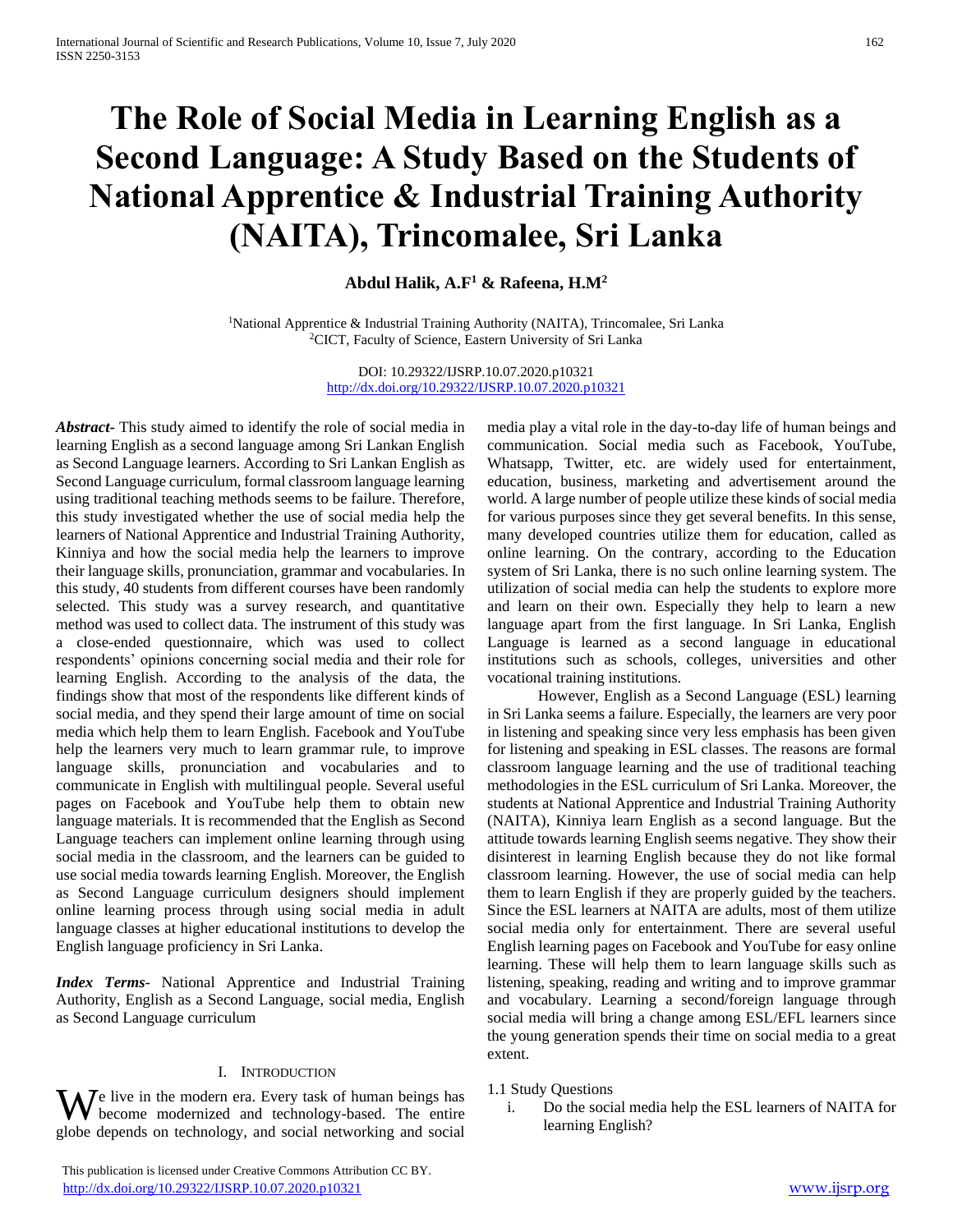- ii. How does the use of social media help the learners to improve their language skills, pronunciation, grammar and vocabularies?
- 1.2 Research Objectives
	- i. To investigate whether the social media help the ESL learners of NAITA to learning English
	- ii. To explore and find out the benefits of using social media in learning English and how they help the learners to improve their language skills, pronunciation, grammar and vocabularies.
- 1.3 Research Hypotheses
	- i. The social media help the learners of NAITA to learn English.
	- ii. The use of social media helps the learners of NAITA in many ways to learn English.
- iii. The social media can help the learners of NAITA to improve their language skills, pronunciation, grammar and vocabularies.

# 1.4 Methodology

 This study was investigated on whether and how the use of social media helps the ESL learners of NAITA to learn English. The aim of the study was to find out how the use of social media helps the learners to learn English. In this sense, to collect the relevant data from the students, survey research was conducted. The method of the research was quantitative. The sample of study contained 50 students from different courses who learn English as a second language at NAITA, Kinniya who were randomly selected through random sampling method. Further, a questionnaire was used as the research instrument of this study which was used to collect the opinions of the respondents about social media, their benefits for learning English and the way they use to learn English. The data which were collected using questionnaire were analyzed to find out the answers to the research questions. Various opinions with regard to the use of social media and their role in learning English were analyzed through graphs.

# II. RESEARCH ELABORATIONS

 In this part, some relevant sources are presented based on the research questions to support the current study. First, the role of social media in ESL/EFL learning and their use for learning English are presented. Second, other relevant studies are presented are logical argument.

# 2.1 Role of social media in learning English

 The use of social media helps the language learners to a great extent for second/foreign language development. Most of the ESL/EFL learners develop their language skills such as listening, speaking, reading and writing and vocabularies through social media. Formal classroom ESL learning seems to be failure in Sri Lanka. As a result, large amount of people have lack of English language proficiency. Several studies have been conducted on the role of social media in language development. In this sense, Khan et al (2016) say that English language vocabulary development is easy nowadays because, a learner may get help for online sources. According to the above statement, the ESL/EFL learners do not improve their vocabularies and communication in classroom; instead they get them on social net workings. Kern (2006)

 This publication is licensed under Creative Commons Attribution CC BY. <http://dx.doi.org/10.29322/IJSRP.10.07.2020.p10321> [www.ijsrp.org](http://ijsrp.org/)

highlights that online blogs like social media is greatly support by constructivists approach as their use underscores learners' interaction. Moreover, Ferdig (2007) mentions that social media are full of interaction in language learning process which are necessary and quite helpful for learners.

 According their point of view, social media create social interaction and which help the learners to develop communication skills through connecting with multilingual people. Therefore, Irfan et al (2012) highlight "language is a source or tool of communication and plays an important role in all walks of life". Further they mention that it is language which is used for transmission and communication among friends, family members, colleagues, and especially in teaching learning process. The social media are significant for language learners to apply the skills among the people around the world. Further, Khan et al (2016) conclude that the role of social media in English vocabulary development is like a bright day because social media facilitate the English learners to learn new words and phrases and to improve their vocabulary. Likewise, there are a number of useful online pages on Facebook and YouTube to learn English grammar and language skills.

# 2.2 Other relevant studies

 Several studies with regard to the use of social media in learning English have been previously carried out. According to Mills (2011), he says that Facebook was used as a collaborating tool on which students could share resources that may help improve the various topics discussed in classrooms. As Mills (2011) stated, the use of Facebook assists the students to share learning materials among students and also helps to obtain new language learning materials such as grammar, vocabulary, reading and speaking.

 Similarly, Li (2017) reports that students may use YouTube for the subject-related materials and also utilize the Elearning Blog, Forum or Wiki tools because of the need of subject requirements, or access Facebook and other social media tools for learners self- learning practices. According to Li (2017), though he suggests general learning ideas through social media, the above learning techniques using social networkings can help ESL learners to learn English. Moreover, the social networkings help the students to build social interaction and develop communication among multilingual people. According to Thorne (2010), he says that social media applications allow users to cross the boundaries of their countries, connect and express themselves on a global scale. Similarly, Slim and Hafedh (2014) says that applications such as Facebook, Twitter, YouTube, and WhatsApp have massively boosted social interaction and information sharing within student and teacher communities alike. Facebook plays a vital role in assisting the students to learn a second/foreign language. In various previous studies, Facebook has been investigated on how it assists the students to learn a new language apart from the first language. In this sense, Lee (2006) argues that the use of Facebook enhanced students' oral proficiency, vocabulary acquisition, and syntactic complexity in the Korean language. Similarly, Derakshan & Hasanabbasi (2015) say that Facebook promotes students' communication and language skills. Therefore, Facebook helps the ESL/EFL learners to develop four skills and vocabularies. And also, they build social diversity and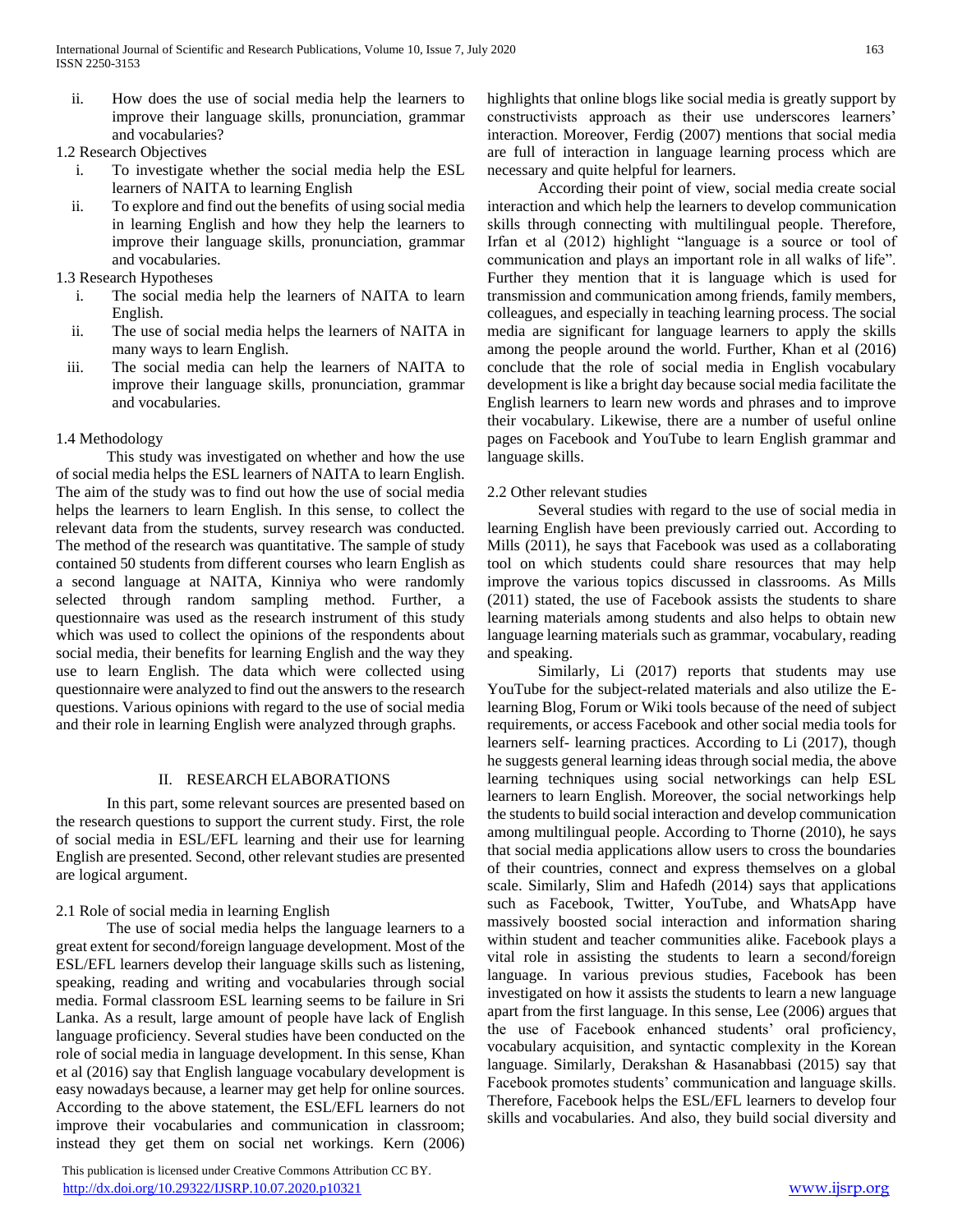communicate with multilingual people. This communication will help them improve their oral and written communication.

# A study was conducted by Zaidieh (2012) regarding the challenges and opportunities in the use of social media in education in Malaysia. He reports that similar students feel more comfortable and have less pressure with the time they have to answer questions because they do not have to respond to questions immediately as in the classroom setting. And also, the second advantage of Facebook in an ELL environment is that using Facebook helps enhance students' critical thinking. Similarly, Yunus (2012) says that Facebook plays a significant role in promoting students' creative thinking skills.

 ESL/EFL learners should have creative thinking. Therefore, through the use of social media, the learners get creative thinking. Moreover, Shih (2011) points out that the advantages of social media in learning and improving the second language can be characterized as a unique and entertaining atmosphere, Facebook has been reported in some studies to lessen students' stress levels and enhancing learners' engagement and interactions. Social media help to improve not only listening and speaking but also reading and writings. In a study, White (2009) reports that social media helped to improve the students' motivation and academic writing in Japan. However, the use of social media highly assists the ESL/EFL learners to learn English, and develop their language skills and vocabularies as well as grammar.

### III. FINDINGS

 The questions were designed to find out the opinions concerning social media and their role towards learning English. In this sense, respondents' answers to the questions are given below:

 The first question was concerning the ways the respondents like to learn English. The analysis of the opinions shows that 56% of the respondents like online learning through social media and 30% of the respondents like classroom learning. On the other hand, only 14 % of the respondents like self-learning. The second question was concerning social media which are mostly liked by the respondents. According to the analysis of the opinions, the results show that 41% of the respondents like Facebook the most and 35% of the respondents like YouTube the most. On the other hand, only 16% of the respondents like WhatsApp. Likewise, just 8% of the respondents like Vibar the most. Moreover, the third question was about frequent use of social media in a day. According to the analysis of the opinions, the results show that the frequent answer was: 56% of the respondents spend their several times on social media in a day whereas 28% of the respondents spend time to some extent on social media. However, 16% of the respondents responded 'never'.

 The following graph (figure 4.1) shows the opinions of the questions 1, 2  $&$  3



#### Figure 1

 The fourth question was whether the use of social media such as Facebook and YouTube can help the learners to learn English easily. According to the analysis of the opinions, the results show that 91% of the respondents agreed with the above statement whereas 9% of the respondents disagreed with the statement. Further, the fifth question was whether English learning pages on Facebook help the learners to improve grammar and vocabulary. According to the analysis of the opinions, the results show that the frequent answer was: 90% of the respondents responded 'Yes' and only 10% of the respondents responded 'No'. In the questionnaire, the sixth question was whether the learners think that English videos on YouTube help them to improve their listening and speaking skills with pronunciation. The results of the opinions show that the frequent answer to the question was: 88% of the respondents responded 'Yes'. On the other hand, 12% of the respondents responded 'No'. And also the seventh question was whether social media help the learners to communicate in English with multilingual people around the world. According to the analysis of the opinions, the results show that 94% of the respondents agreed with the above statement. On the other hand, only 6% of the respondents disagreed with the statement. The last question was whether Facebook and YouTube assist the learners to obtain useful English learning materials. The results of the opinions show that 95% of the respondents responded 'Yes' and only 5% of the respondents responded 'No'.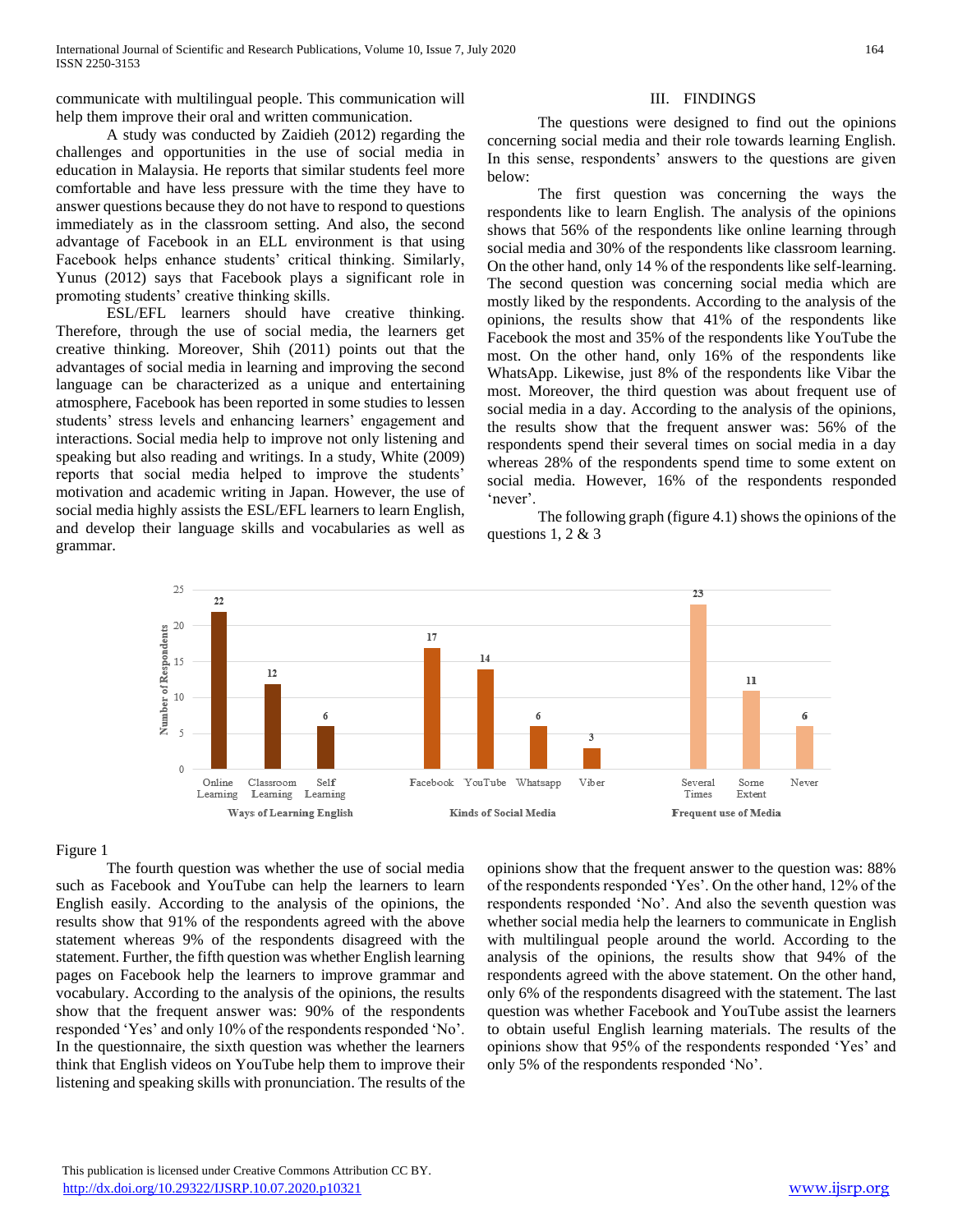

#### The following graph (figure 4.2) shows the opinions of the questions 4, 5, 6, 7 & 8.

Figure 2

#### IV. CONCLUSION

 This study aimed to explore the role of social media in learning English as a second language. In this study, ESL learners of NAITA, Kinniya were investigated that how the use of social media help them to learn English since the formal classroom language learning is failure in Sri Lanka. The findings of the study reveal that most of the sampled students use social media and they are interested in learning English through using social media to improve their English language proficiency. The traditional teaching methodologies and formal classroom learning make the ESL learners get bored. As a result, adult learners show their disinterest in learning English at higher educational setups. But social media can be significant tool for teaching language. They help the students to learn English since there are number useful English learning pages on Facebook and YouTube, and which help them to develop their language skills and vocabularies. And also they get opportunities to communicate in English with multilingual and multicultural people around the world.

 Therefore, The ESL teachers in Sri Lanka should implement online learning process for adult learners. Therefore, the opportunities will be given to the learners for independent learning and application. Moreover, the use of social media helps the learners to explore and obtain various useful learning materials. The ESL curriculum designers in Sri Lanka should consider this issue and online learning process through social media such as Facebook and YouTube should be implemented as one of the tools for language teaching in higher educational institutions. And also the learners should be guided to use these kinds of social media for learning purposes.

#### APPDENIX

Questionnaire

 This questionnaire has been designed to collect the opinions concerning social media and their role in learning English to research on How the use of social media help the ESL

This publication is licensed under Creative Commons Attribution CC BY.

learners of NAITA to learn English. Therefore, I kindly request you to provide your support to achieve the aim of this study.

Select your opinions by placing a tick  $(\sqrt{\ } )$  in the relevant bracket

- 1. Which of the following ways do you like to learn English?
	- a. Online learning through social media
		- $($  )
	- b. Classroom learning
	- $($ ) c. Self-learning
	- $($
- 2. Which of the following social media do you like the most?
	- a. Facebook ( ) b. YouTube ( ) c. Whatsapp ( ) d. Vibar  $($ )
- 3. How often do you use social media in a day?

a. Several times ( ) b. Some extent ( ) c. Never ( )

- 4. The use of social media such as Facebook and YouTube can help you to learn English easily.
	- a. Agree  $($ b. Disagree  $($   $)$